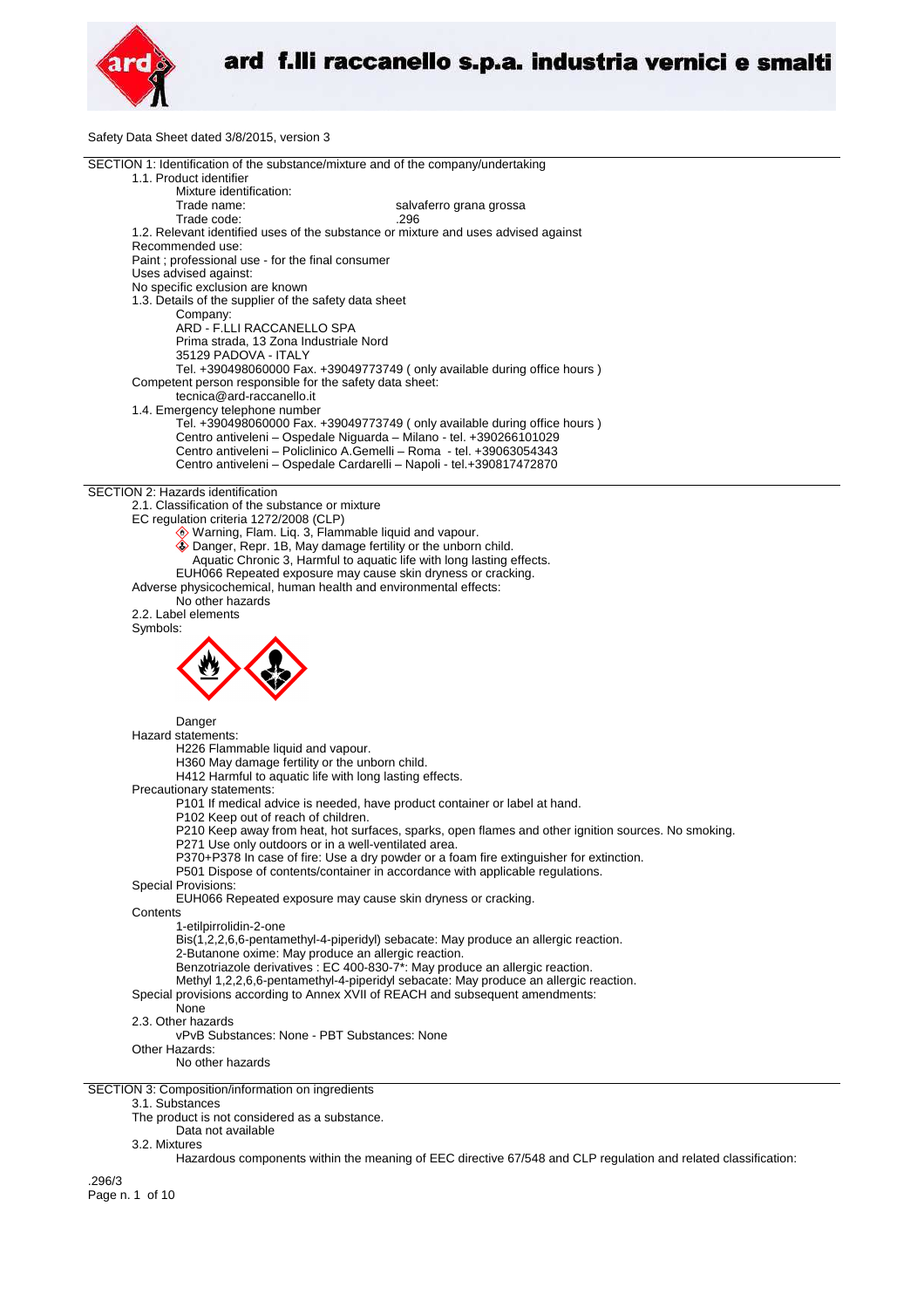Safety Data Sheet 15% - 20% HYDROCARDONS C9-C11, n-alkanes, isoalkanes, cyclics, <2% aromatics REACH No.: 01-2119463258-33, EC: 919-857-5 **♦ 2.6/3 Flam. Liq. 3 H226 ♦ 3.10/1 Asp. Tox. 1 H304 ♦ 3.8/3 STOT SE 3 H336** EUH066 DECLP (CLP)\* 0.5% - 0.99% 1-etilpirrolidin-2-one REACH No.: 01-2119472138-36, CAS: 2687-91-4, EC: 220-250-6 **♦ 3.3/1 Eye Dam. 1 H318 ♦ 3.7/1B Repr. 1B H360** 0.5% - 0.99% 1-Methoxy-2-propanol; monopropylene glycol methyl ether REACH No.: 01-2119457435-35, Index number: 603-064-00-3, CAS: 107-98-2, EC: 203-539-1 **◆ 2.6/3 Flam. Liq. 3 H226** 3.8/3 STOT SE 3 H336 0.5% - 0.99% Bis(1,2,2,6,6-pentamethyl-4-piperidyl) sebacate CAS: 41556-26-7, EC: 255-437-1 3.4.2/1-1A-1B Skin Sens. 1,1A,1B H317 4.1/C1 Aquatic Chronic 1 H410 0.25% - 0.5% 2-Butanone oxime REACH No.: 01-2119539477-28, Index number: 616-014-00-0, CAS: 96-29-7, EC: 202-496-6 3.6/2 Carc. 2 H351 **♦ 3.3/1 Eye Dam. 1 H318**  3.4.2/1-1A-1B Skin Sens. 1,1A,1B H317  $\ddot{\diamond}$  3.1/4/Dermal Acute Tox. 4 H312 0.25% - 0.5% Benzotriazole derivatives : EC 400-830-7\* REACH No.: 01-0000015075-76, Index number: 607-176-00-3, EC: 400-830-7 3.4.2/1-1A-1B Skin Sens. 1,1A,1B H317  $4.1/C2$  Aquatic Chronic 2 H411 0.1% - 0.25% Zirconio 2-etilesanoato CAS: 22464-99-9, EC: 245-018-1 3.7/2 Repr. 2 H361 0.1% - 0.25% Methyl 1,2,2,6,6-pentamethyl-4-piperidyl sebacate CAS: 82919-37-7, EC: 280-060-4  $\Diamond$  3.4.2/1-1A-1B Skin Sens. 1,1A,1B H317 4.1/C1 Aquatic Chronic 1 H410 125 ppm 2-(2-Butoxyethoxy)ethanol REACH No.: 01-2119475104-44, Index number: 603-096-00-8, CAS: 112-34-5, EC: 203-961-6 **1** 3.3/2 Eye Irrit. 2 H319 60 ppm Xylene REACH No.: 01-2119488216-32, Index number: 601-022-00-9, CAS: 1330-20-7, EC: 215-535-7 **♦ 2.6/3 Flam. Liq. 3 H226** ♦ 3.9/2 STOT RE 2 H373 **◆ 3.10/1 Asp. Tox. 1 H304**  $\ddot{\diamond}$  3.2/2 Skin Irrit. 2 H315  $\ddot{\diamond}$  3.1/4/Dermal Acute Tox. 4 H312  $\ddot{\odot}$  3.3/2 Eve Irrit. 2 H319  $\ddot{\diamond}$  3.1/4/Inhal Acute Tox. 4 H332 **♦ 3.8/3 STOT SE 3 H335** 43 ppm Phosphoric acid >25% REACH No.: 01-2119485924-24, Index number: 015-011-00-6, CAS: 7664-38-2, EC: 231-633-2 **♦ 3.2/1B Skin Corr. 1B H314** 1 ppm Naphthalene Index number: 601-052-00-2, CAS: 91-20-3, EC: 202-049-5 **♦ 3.6/2 Carc. 2 H351**  $4.1/A1$  Aquatic Acute 1 H400 M=1.  $\otimes$  4.1/C1 Aquatic Chronic 1 H410 M=1.  $\Diamond$  3.1/4/Oral Acute Tox. 4 H302 \*DECLP (CLP): Substance classified in accordance with Note P, Annex VI of EC Regulation (EC) 1272/2008. The classification

as a carcinogen or mutagen need not apply if it can be shown that the substance contains less than 0,1 % w/w benzene (EINECS No 200-753-7). When the substance is not classified as a carcinogen at least the precautionary statements (P102-)P260-P262-P301 + P310-P331 (Table 3.1) or the S-phrases (2-)23-24-62 (Table 3.2) shall apply. This note applies only to certain complex oil-derived substances in Part 3.

\*EC 400-830-7 : reaction mass of

.296/3 Page n. 2 of 10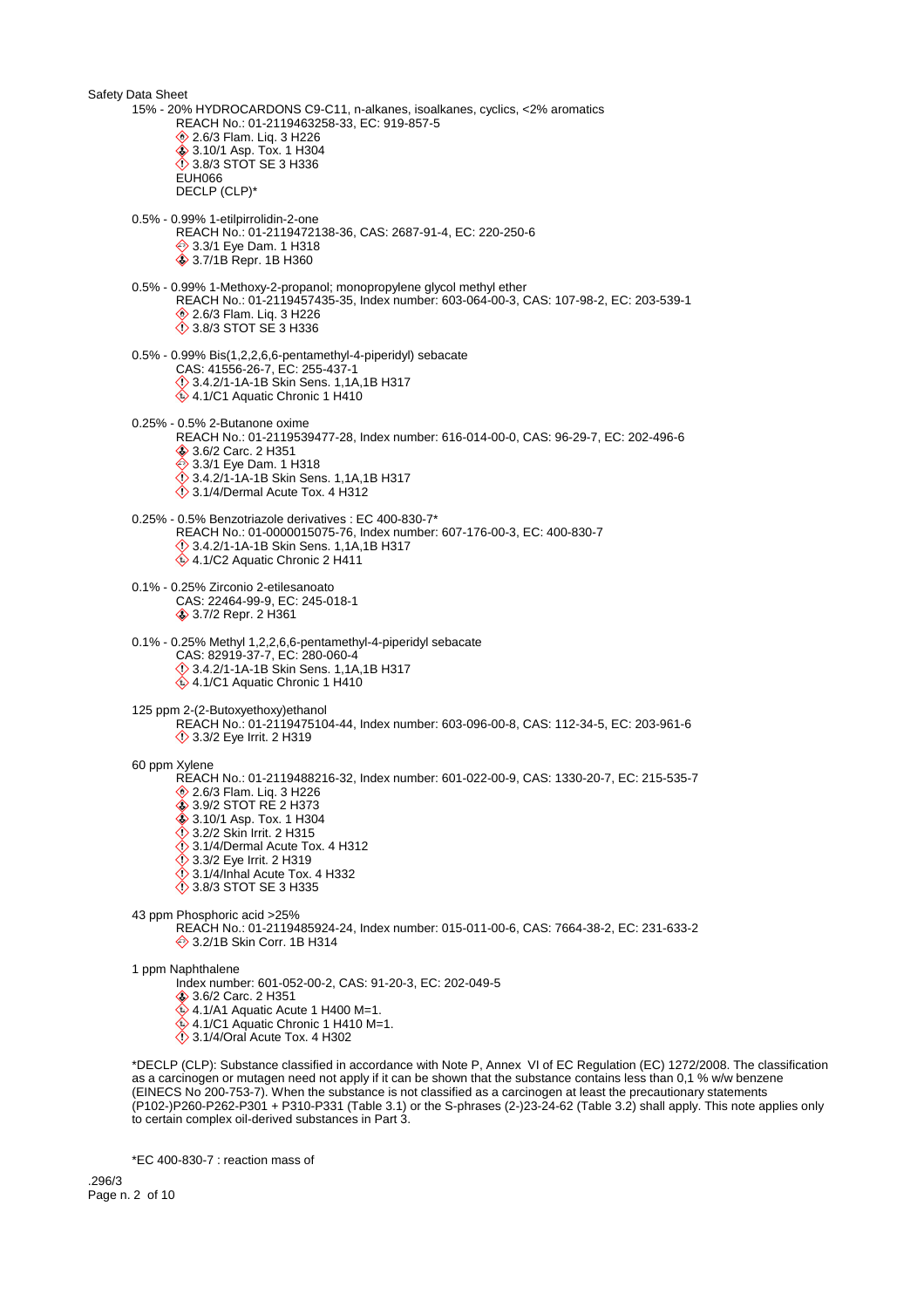a-3-(3-(2H-benzotriazol-2-yl)-5-tert-butyl-4-hydroxyphenyl)propionyl-w-hydroxypoly(oxyethylene) and

a-3-(3-(2H-benzotriazol-2-yl)-5-tert-butyl-4-hydroxyphenyl)propionyl-w-3-(3-(2H-benzotriazol-2-yl)-5-tert-butyl-4-hydroxyphenyl) propionyloxypoly(oxyethylene)

#### SECTION 4: First aid measures

4.1. Description of first aid measures

- In case of skin contact:
	- Areas of the body that have or are only even suspected of having come into contact with the product must be rinsed immediately with plenty of running water and possibly with soap. Wash with plenty of water and soap.
	-
- In case of eyes contact:
	- Rinse immediately with plenty of water and seek medical advice.
- In case of Ingestion:
- Do not under any circumstances induce vomiting. OBTAIN A MEDICAL EXAMINATION IMMEDIATELY. In case of Inhalation:
- Remove casualty to fresh air and keep warm and at rest.
- 4.2. Most important symptoms and effects, both acute and delayed
	- **Drowsiness**
	- **Dizziness**
	- Nausea
- 4.3. Indication of any immediate medical attention and special treatment needed
- In case of accident or unwellness, seek medical advice immediately (show directions for use or safety data sheet if possible).
	- Treatment:
	- Treat symptomatically.

# SECTION 5: Firefighting measures

- 5.1. Extinguishing media
	- Suitable extinguishing media:
	- Use dry chemical or foam extinguishers.
	- Extinguishing media which must not be used for safety reasons:
	- None in particular.
- 5.2. Special hazards arising from the substance or mixture
	- May produce toxic fumes of carbon monoxide if burning.
	- Do not inhale explosion and combustion gases.
- 5.3. Advice for firefighters
	- Before approaching the fire, cool containers exposed to fire with water spray. Wear full firefighting equipment.
	- Use suitable breathing apparatus .
	- Collect contaminated fire extinguishing water separately. This must not be discharged into drains.
	- Move undamaged containers from immediate hazard area if it can be done safely.

# SECTION 6: Accidental release measures

- 6.1. Personal precautions, protective equipment and emergency procedures
	- Wear personal protection equipment.
	- Remove all sources of ignition.
	- Remove persons to safety.
	- See protective measures under point 7 and 8.
- 6.2. Environmental precautions
	- Do not allow to enter into soil/subsoil. Do not allow to enter into surface water or drains.
	- Retain contaminated washing water and dispose it.
	- In case of gas escape or of entry into waterways, soil or drains, inform the responsible authorities.
- 6.3. Methods and material for containment and cleaning up
	- Suitable material for taking up: absorbing material, organic, sand.
	- Wash with plenty of water.
- 6.4. Reference to other sections
- See also section 8 and 13

# SECTION 7: Handling and storage

- 7.1. Precautions for safe handling
	- Avoid contact with skin and eyes, inhalation of vapours and mists.
	- Don't use empty container before they have been cleaned.
	- Contamined clothing should be changed before entering eating areas.
	- Do not eat or drink while working.
	- See also section 8 for recommended protective equipment.
	- 7.2. Conditions for safe storage, including any incompatibilities
		- Store at below 20 °C. Keep away from unguarded flame and heat sources. Avoid direct exposure to sunlight. Keep away from unguarded flame, sparks, and heat sources. Avoid direct exposure to sunlight.
			- Keep away from food, drink and feed.
				- Incompatible materials:
			- None in particular.
			- Instructions as regards storage premises:
			- Cool and adequately ventilated.
	- 7.3. Specific end use(s)
	- None in particular

SECTION 8: Exposure controls/personal protection 8.1. Control parameters Exposure limit(s):

.296/3

Page n. 3 of 10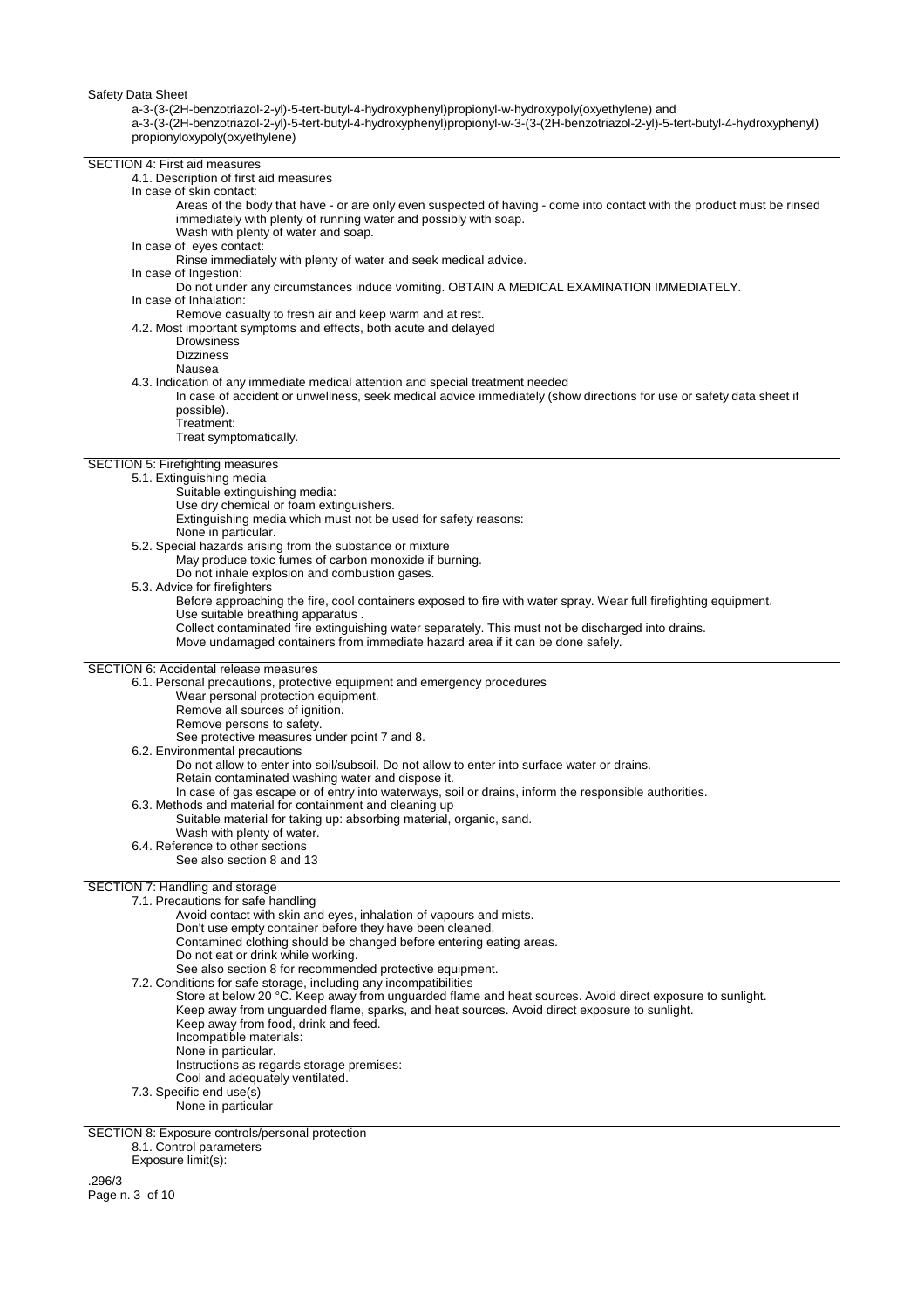HYDROCARDONS C9-C11, n-alkanes, isoalkanes, cyclics, <2% aromatics

DFG - LTE(8h): 1200 mg/m3, 197 ppm

TLV ACGIH - LTE(8h): 1200 mg/m3, 197 ppm

1-Methoxy-2-propanol; monopropylene glycol methyl ether - CAS: 107-98-2

 OEL EU - LTE(8h): 375 mg/m3, 100 ppm - STE: 563 mg/m3, 150 ppm - Notes: Bold-type: Indicative Occupational Exposure Limit Values [2,3] and Limit Values for Occupational Exposure [4] (for references see bibliography)

 TLV ACGIH - LTE(8h): 184 mg/m3, 50 ppm - STE: 368 mg/m3, 100 ppm - Notes: A4 - Eye and URT irr 2-(2-Butoxyethoxy)ethanol - CAS: 112-34-5

 OEL EU - LTE(8h): 67.5 mg/m3, 10 ppm - STE: 101.2 mg/m3, 15 ppm - Notes: Bold-type: Indicative Occupational Exposure Limit Values [2,3] and Limit Values for Occupational Exposure [4] (for references see bibliography)

 TLV ACGIH - LTE(8h): 66 mg/m3, 10 ppm - Notes: (IFV) - Hematologic, liver and kidney eff Xylene - CAS: 1330-20-7

 OEL EU - LTE(8h): 221 mg/m3, 50 ppm - STE: 442 mg/m3, 100 ppm - Notes: Bold-type: Indicative Occupational Exposure Limit Values [2,3] and Limit Values for Occupational Exposure [4] (for references see bibliography) TLV ACGIH - LTE(8h): 100 ppm - STE: 150 ppm - Notes: A4, BEI - URT and eye irr, CNS impair

Phosphoric acid >25% - CAS: 7664-38-2

 OEL EU - LTE(8h): 1 mg/m3 - STE: 2 mg/m3 - Notes: Bold-type: Indicative Occupational Exposure Limit Values [2,3] and Limit Values for Occupational Exposure [4] (for references see bibliography)

TLV ACGIH - LTE(8h): 1 mg/m3 - STE: 3 mg/m3 - Notes: URT, eye and skin irr

Naphthalene - CAS: 91-20-3

 OEL EU - LTE(8h): 50 mg/m3, 10 ppm - Notes: Indicative Occupational Exposure Limit Values, proposal [5] (for references see bibliography)

TLV ACGIH - LTE(8h): 10 ppm - Notes: Skin, A3 - URT irr, cataracts, hemolytic anemia

DNEL Values:

HYDROCARDONS C9-C11, n-alkanes, isoalkanes, cyclics, <2% aromatics

Worker Professional: 871 mg/kg - Exposure: Human Dermal - Frequency: Long Term, systemic effects Worker Professional: 871 mg/m3 - Exposure: Human Inhalation - Frequency: Long Term, systemic effects Exposure: Human Dermal - Frequency: Long Term, local effects - Endpoint: Hazard Identified but no value available

Exposure: Human Inhalation - Frequency: Long Term, local effects - Endpoint: Hazard Identified but no value available

1-etilpirrolidin-2-one - CAS: 2687-91-4

Worker Professional: 40 mg/m3 - Exposure: Human Inhalation - Frequency: Long Term, systemic effects Worker Professional: 8 mg/kg - Exposure: Human Dermal - Frequency: Long Term, systemic effects 1-Methoxy-2-propanol; monopropylene glycol methyl ether - CAS: 107-98-2

Worker Professional: 553.5 mg/m3 - Exposure: Human Inhalation - Frequency: Short Term, local effects Worker Professional: 369 mg/m3 - Exposure: Human Inhalation - Frequency: Long Term, systemic effects Worker Professional: 50.6 mg/kg - Exposure: Human Dermal - Frequency: Long Term, systemic effects Exposure: Human Inhalation - Frequency: Long Term, local effects - Endpoint: Hazard Identified but no value available

Exposure: Human Dermal - Frequency: Long Term, local effects - Endpoint: Hazard Identified but no value available

2-Butanone oxime - CAS: 96-29-7

Worker Professional: 2.5 mg/kg - Exposure: Human Dermal - Frequency: Short Term, systemic effects Worker Professional: 1.3 mg/kg - Exposure: Human Dermal - Frequency: Long Term, systemic effects Worker Professional: 9 mg/m3 - Exposure: Human Inhalation - Frequency: Long Term, systemic effects Worker Professional: 3.33 mg/m3 - Exposure: Human Inhalation - Frequency: Long Term, local effects Benzotriazole derivatives : EC 400-830-7\* - Index number: 607-176-00-3

Worker Professional: 0.35 mg/m3 - Exposure: Human Inhalation - Frequency: Long Term, systemic effects Worker Professional: 0.5 mg/kg - Exposure: Human Dermal - Frequency: Long Term, systemic effects 2-(2-Butoxyethoxy)ethanol - CAS: 112-34-5

Worker Professional: 67.5 mg/m3 - Exposure: Human Inhalation - Frequency: Long Term, local effects Worker Professional: 67.5 mg/kg - Exposure: Human Inhalation - Frequency: Long Term, systemic effects Worker Professional: 20 mg/kg - Exposure: Human Dermal - Frequency: Long Term, systemic effects Exposure: Human Dermal - Frequency: Long Term, local effects - Endpoint: Hazard Identified but no value available

Xylene - CAS: 1330-20-7

Worker Professional: 289 mg/m3 - Exposure: Human Inhalation - Frequency: Short Term, systemic effects Worker Professional: 180 mg/kg - Exposure: Human Dermal - Frequency: Long Term, systemic effects Worker Professional: 77 mg/m3 - Exposure: Human Inhalation - Frequency: Long Term, systemic effects Phosphoric acid >25% - CAS: 7664-38-2

Worker Professional: 2.92 mg/m3 - Exposure: Human Inhalation - Frequency: Long Term, local effects

PNEC Values:

HYDROCARDONS C9-C11, n-alkanes, isoalkanes, cyclics, <2% aromatics

Target: Marine water - Type of hazard: Hazard Identified but no value available

Target: Fresh Water - Type of hazard: Hazard Identified but no value available

Target: Food chain - Type of hazard: Hazard Identified but no value available

1-etilpirrolidin-2-one - CAS: 2687-91-4

Target: Fresh Water - Value: 0.25 mg/l

Target: Marine water - Value: 0.025 mg/l

Target: Freshwater sediments - Value: 1.91 mg/kg

Target: Marine water sediments - Value: 0.191 mg/kg

Target: Soil - Value: 0.235 mg/kg

1-Methoxy-2-propanol; monopropylene glycol methyl ether - CAS: 107-98-2

Target: Fresh Water - Value: 10 mg/l

Target: Marine water - Value: 1 mg/l

.296/3 Page n. 4 of 10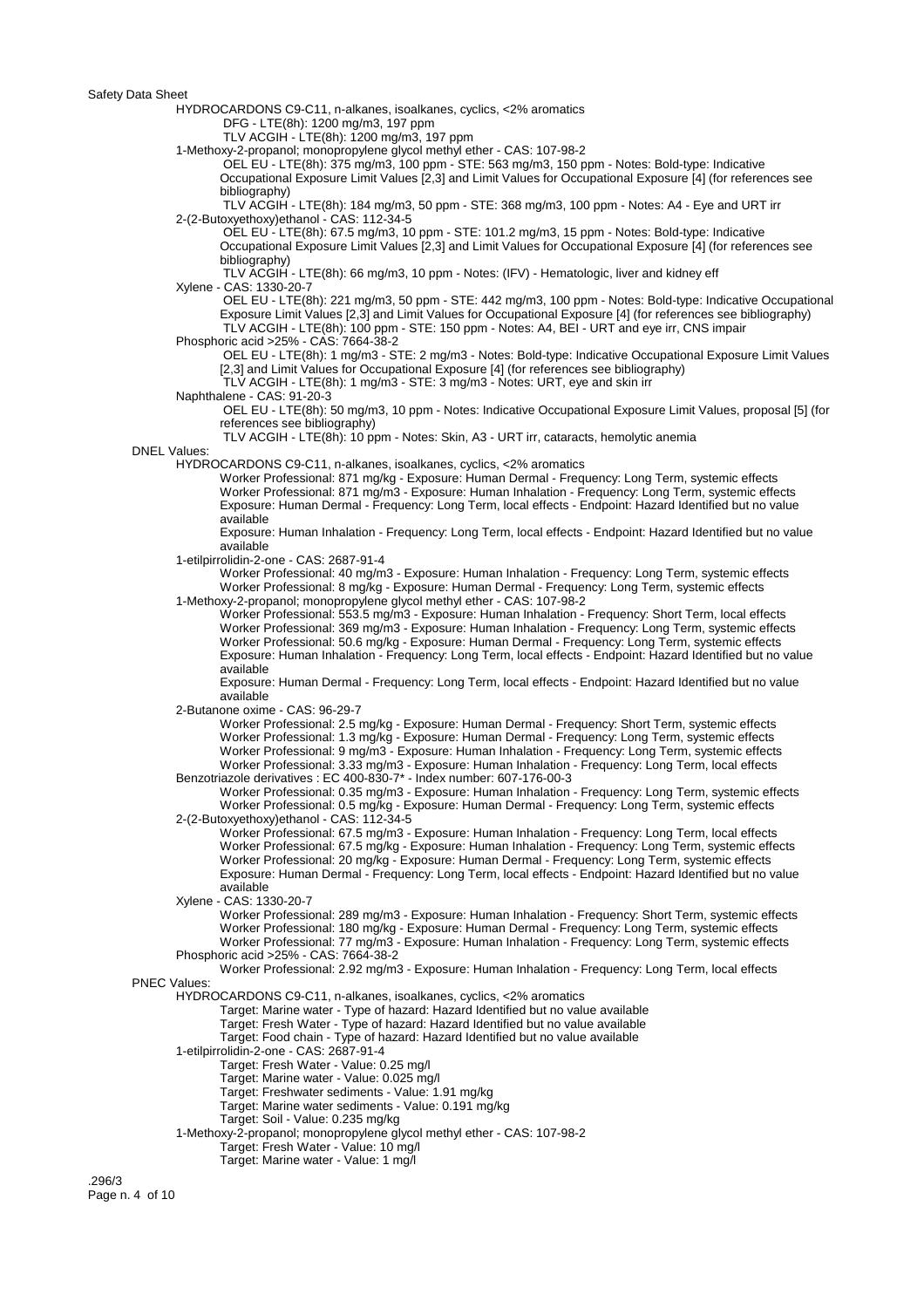Target: Freshwater sediments - Value: 41.6 mg/l Target: Marine water sediments - Value: 4.17 mg/kg Target: Soil (agricultural) - Value: 2.47 mg/kg 2-Butanone oxime - CAS: 96-29-7 Target: Fresh Water - Value: 0.256 mg/l Benzotriazole derivatives : EC 400-830-7\* - Index number: 607-176-00-3 Target: Fresh Water - Value: 0.0023 mg/l Target: Marine water - Value: 0.00023 mg/l Target: Freshwater sediments - Value: 3.06 mg/kg Target: Marine water sediments - Value: 0.306 mg/kg Target: Soil - Value: 2 mg/kg 2-(2-Butoxyethoxy)ethanol - CAS: 112-34-5 Target: Fresh Water - Value: 1 mg/l Target: Marine water - Value: 0.1 mg/l Target: Freshwater sediments - Value: 4 mg/kg Target: Marine water sediments - Value: 0.4 mg/kg Target: Food chain - Value: 56 mg/kg Xylene - CAS: 1330-20-7 Target: Freshwater sediments - Value: 12.46 mg/kg Target: Marine water sediments - Value: 12.46 mg/kg Target: Soil - Value: 2.31 mg/kg Target: Fresh Water - Value: 0.327 mg/l Target: Marine water - Value: 0.327 mg/l 8.2. Exposure controls Eye/ face protection: Eye glasses with side protection. For spray application, use basket eye glasses. Skin protection a) protection for hands: NBR (nitrile rubber) gloves. PVA (Polyvinyl alcohol) gloves. In case of a prolonged use employ suitable protective gloves. b) other: Overall. Respiratory protection: Half-face mask DIN EN 140 with filter "A" , brown colour For spray application, use mask according to EN 405 with filter type PA or universal. Thermal Hazards: None Environmental exposure controls: None Appropriate engineering controls: None

SECTION 9: Physical and chemical properties

9.1. Information on basic physical and chemical properties

| <b>Properties</b>                                | Value                              | Method:                  | Notes:                   |
|--------------------------------------------------|------------------------------------|--------------------------|--------------------------|
| Appearance and colour:                           | Fluid dispersion<br>various colors | $\overline{\phantom{a}}$ | $\overline{\phantom{a}}$ |
| Odour:                                           | Characteristic:<br>hydrocarbons    | $-$                      | --                       |
| Odour threshold:                                 | Data not available                 |                          | $\overline{\phantom{a}}$ |
| pH:                                              | Irrelevant                         | $\overline{\phantom{a}}$ | --                       |
| Melting point / freezing point:                  | Data not available                 | $\overline{\phantom{a}}$ | $\overline{\phantom{a}}$ |
| Initial boiling point and boiling<br>range:      | Data not available                 | $\overline{\phantom{a}}$ | --                       |
| Flash point:                                     | $38^{\circ}$ C                     | EN ISO 13736             | $-$                      |
| Evaporation rate:                                | Data not available                 | $\overline{\phantom{a}}$ | $-$                      |
| Solid/gas flammability:                          | Data not available                 | $\overline{\phantom{a}}$ | --                       |
| Upper/lower flammability or<br>explosive limits: | Data not available                 | $\overline{\phantom{a}}$ | --                       |
| Vapour pressure:                                 | Data not available                 | $\overline{\phantom{a}}$ | --                       |
| Vapour density:                                  | Data not available                 | $\overline{\phantom{a}}$ | $-$                      |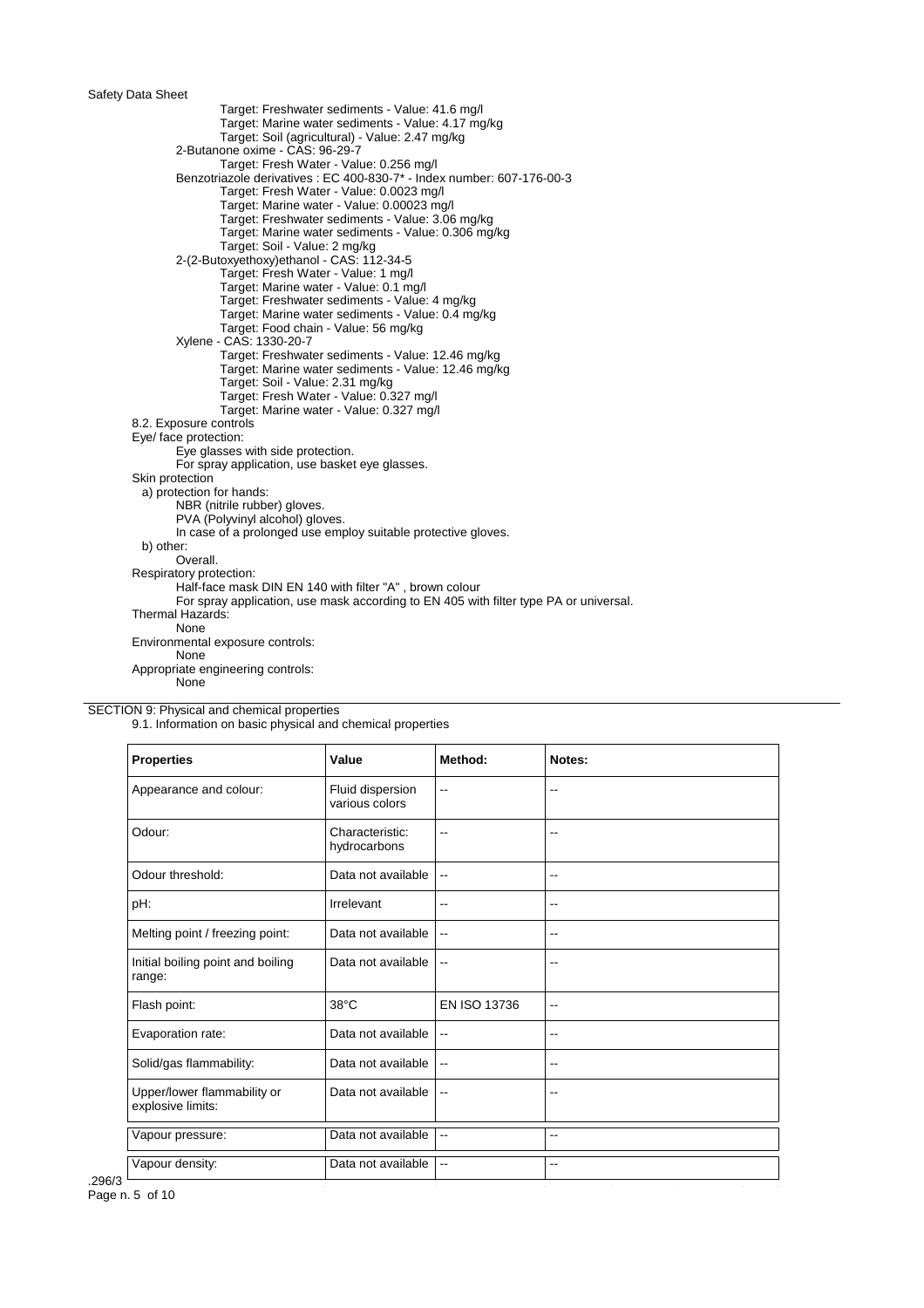| Relative density:                            | 1450 - 1520 g/l    | UNI EN ISO<br>$2811 - 1$ | $20^{\circ}$ C |
|----------------------------------------------|--------------------|--------------------------|----------------|
| Solubility in water:                         | Insoluble          | --                       | --             |
| Solubility in oil:                           | Miscible           | --                       | --             |
| Partition coefficient (n-octanol/<br>water): | Data not available | $\overline{\phantom{a}}$ | --             |
| Auto-ignition temperature:                   | Data not available | $\overline{\phantom{a}}$ | --             |
| Decomposition temperature:                   | Data not available | $\overline{a}$           | --             |
| Viscosity:                                   | 2600 - 2900 cP     | <b>ISO 2555</b>          | $20^{\circ}$ C |
| Explosive properties:                        | Data not available | $\overline{a}$           | --             |
| Oxidizing properties:                        | Data not available | $\overline{\phantom{a}}$ | --             |

## 9.2. Other information

| <b>Properties</b>                        | Value              | Method:                  | Notes: |
|------------------------------------------|--------------------|--------------------------|--------|
| Miscibility:                             | Data not available | $\overline{\phantom{a}}$ | --     |
| Fat Solubility:                          | Data not available | $\overline{\phantom{a}}$ | $-1$   |
| Conductivity:                            | Data not available | $\overline{\phantom{a}}$ | --     |
| Substance Groups relevant<br>properties: | Data not available | $\overline{\phantom{a}}$ | --     |

Note: The data herein refer to QC when the product was put on the market.

- SECTION 10: Stability and reactivity
	- 10.1. Reactivity
		- Stable under normal conditions
	- 10.2. Chemical stability
	- Stable under normal conditions
	- 10.3. Possibility of hazardous reactions
	- None
	- 10.4. Conditions to avoid
	- Stable under normal conditions.

10.5. Incompatible materials Avoid contact with combustible materials. The product could catch fire. 10.6. Hazardous decomposition products None. SECTION 11: Toxicological information 11.1. Information on toxicological effects Toxicological information of the mixture: Data not available Toxicological information of the main substances found in the mixture: HYDROCARDONS C9-C11, n-alkanes, isoalkanes, cyclics, <2% aromatics a) acute toxicity: Test: LD50 - Route: Oral - Species: Rat > 5000 mg/kg Test: LD50 - Route: Skin - Species: Rabbit > 5000 mg/kg Test: LC50 - Route: Inhalation - Species: Rat > 4951 mg/m3 1-Methoxy-2-propanol; monopropylene glycol methyl ether - CAS: 107-98-2 a) acute toxicity: Test: LD50 - Route: Oral - Species: Rat = 5300 mg/kg Test: LD50 - Route: Skin - Species: Rabbit = 13000 mg/kg Test: LC50 - Route: Inhalation - Species: Rat = 54.6 mg/L - Duration: 4h 2-Butanone oxime - CAS: 96-29-7 a) acute toxicity: Test: LC50 - Route: Inhalation - Species: Rat = 13.2 mg/L - Duration: 4h Test: LD50 - Route: Skin - Species: Rat = 1000 mg/kg Test: LD50 - Route: Oral - Species: Rat > 900 mg/kg c) serious eye damage/irritation: Test: Eye Corrosive Positive d) respiratory or skin sensitisation: Test: Skin Sensitization Positive e) germ cell mutagenicity: Test: Mutagenesis Negative g) reproductive toxicity: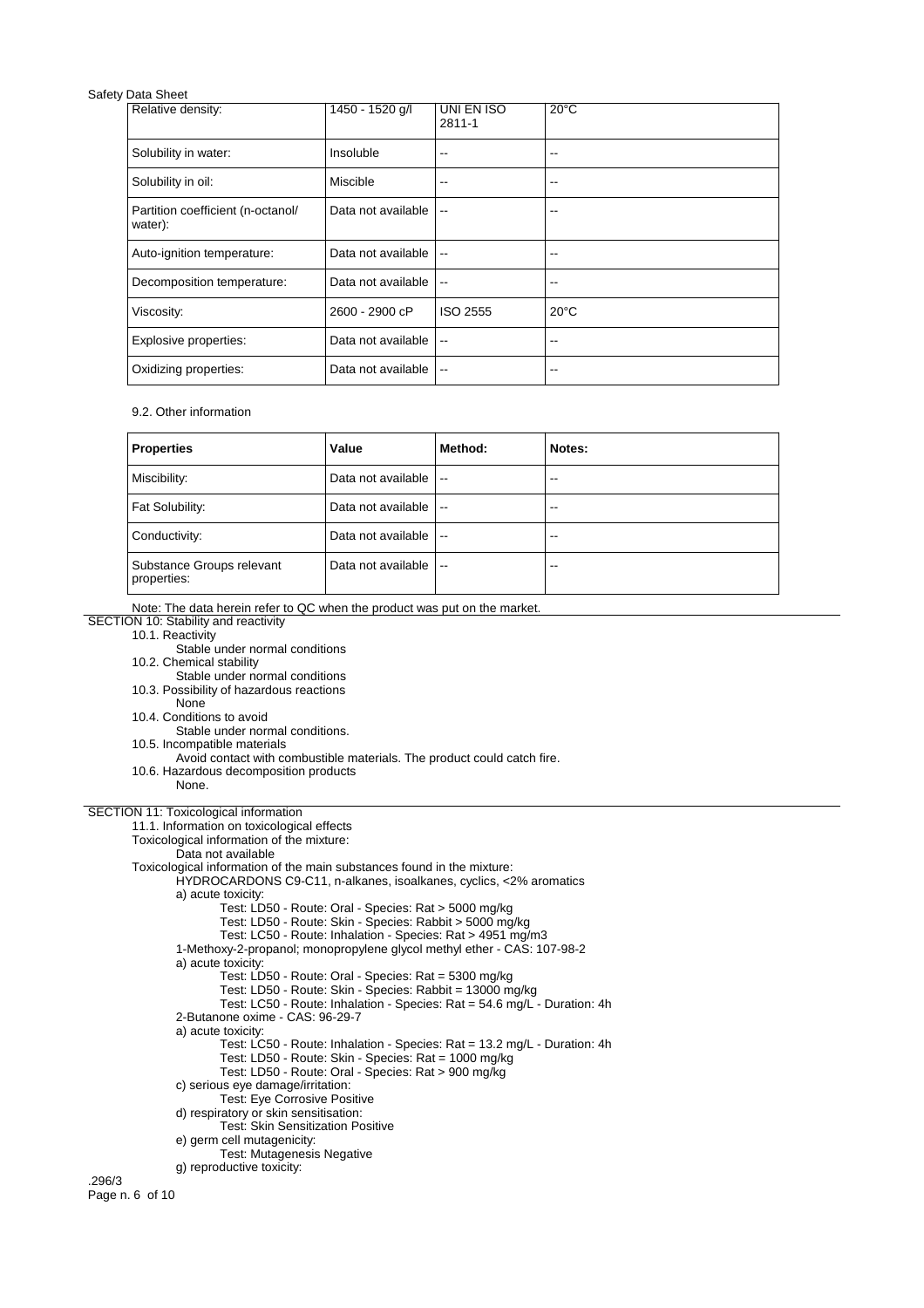Test: Genotoxicity Positive Benzotriazole derivatives : EC 400-830-7\* - Index number: 607-176-00-3 a) acute toxicity: Test: LD50 - Route: Oral - Species: Rat > 5000 mg/kg - Notes: OECD- 401 Test: LC50 - Route: Inhalation - Species: Rat > 5.8 mg/L - Duration: 4h - Notes: OCSE-403 b) skin corrosion/irritation: Test: Skin Irritant Negative c) serious eye damage/irritation: Test: Eye Irritant Negative e) germ cell mutagenicity: Test: Mutagenesis Negative f) carcinogenicity: Test: Carcinogenicity Negative g) reproductive toxicity: Test: Reproductive Toxicity Negative h) STOT-single exposure: Test: Not specified Negative i) STOT-repeated exposure: Test: Not specified Positive - Notes: La somministrazione orale prolungata della sostanza può danneggiare il fegato. Zirconio 2-etilesanoato - CAS: 22464-99-9 b) skin corrosion/irritation: Test: Skin Irritant Positive c) serious eye damage/irritation: Test: Eye Irritant Negative 2-(2-Butoxyethoxy)ethanol - CAS: 112-34-5 a) acute toxicity: Test: LD50 - Route: Oral - Species: Rat > 5000 mg/kg Test: LD50 - Route: Skin - Species: Rabbit = 2764 mg/kg b) skin corrosion/irritation: Test: Skin Irritant - Species: Rabbit Positive c) serious eye damage/irritation: Test: Eye Irritant - Species: Rabbit Positive d) respiratory or skin sensitisation: Test: Skin Sensitization Negative e) germ cell mutagenicity: Test: Mutagenesis Negative - Notes: OECD 471 g) reproductive toxicity: Test: Reproductive Toxicity Negative Xylene - CAS: 1330-20-7 a) acute toxicity: Test: LC50 - Route: Inhalation - Species: Rat = 20 mg/L - Duration: 4h Test: LD50 - Route: Skin - Species: Rabbit > 5000 ml/kg Test: LD50 - Route: Oral - Species: Mouse = 5627 mg/kg Phosphoric acid >25% - CAS: 7664-38-2 a) acute toxicity: Test: LD50 - Route: Skin - Species: Rat > 1500 mg/kg - Source: ECHA b) skin corrosion/irritation: Test: Skin Corrosive - Species: Rabbit Positive - Source: ECHA c) serious eye damage/irritation: Test: Eye Irritant - Species: Rabbit Positive - Source: ECHA e) germ cell mutagenicity: Test: Mutagenesis Negative - Source: ECHA - Notes: OCDE 471 If not differently specified, the information required in Regulation (EU)2015/830 listed below must be considered as N.A.: a) acute toxicity; b) skin corrosion/irritation; c) serious eye damage/irritation; d) respiratory or skin sensitisation; e) germ cell mutagenicity; f) carcinogenicity; g) reproductive toxicity; h) STOT-single exposure; i) STOT-repeated exposure; j) aspiration hazard. SECTION 12:Ecological information 12.1. Toxicity Adopt good working practices, so that the product is not released into the environment. HYDROCARDONS C9-C11, n-alkanes, isoalkanes, cyclics, <2% aromatics a) Aquatic acute toxicity: Endpoint: EC50 - Species: Daphnia = 1000 mg/L - Duration h: 48 - Notes: EL0 - Daphnia magna Endpoint: IC50 - Species: Algae > 1000 mg/L - Duration h: 72 - Notes: EL50 - Pseudokrchneriella subcapitata Endpoint: LC50 - Species: Fish > 1000 mg/L - Duration h: 96 - Notes: LL50 - Oncorhynchus mykiss 1-Methoxy-2-propanol; monopropylene glycol methyl ether - CAS: 107-98-2 a) Aquatic acute toxicity: Endpoint: EC50 - Species: Fish > 100 mg/L - Duration h: 96

Endpoint: EC50 - Species: Algae > 1000 mg/L - Duration h: 72

.296/3 Page n. 7 of 10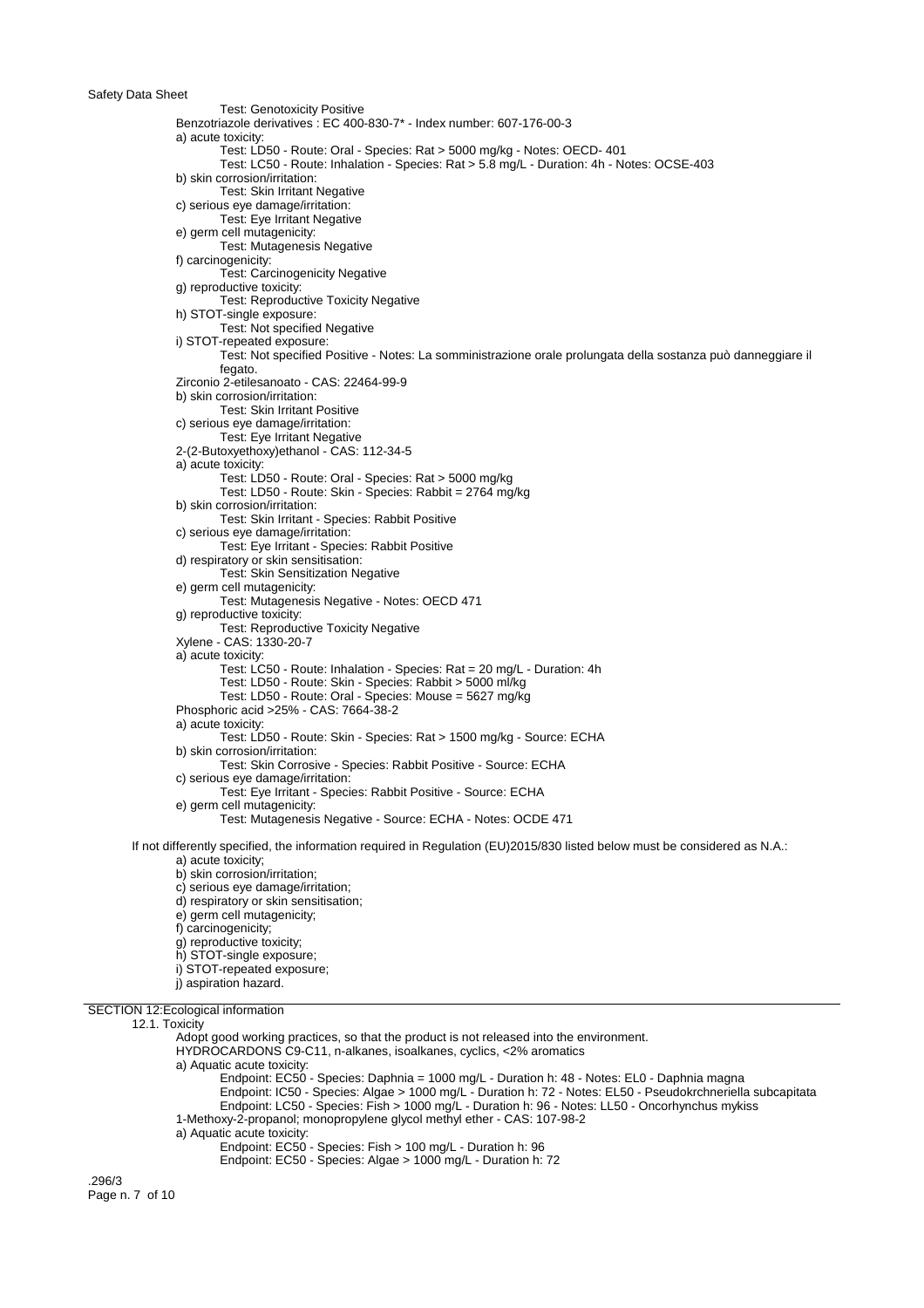14.6. Special precautions for user

.296/3 Page n. 8 of 10

Endpoint: EC50 - Species: Daphnia > 500 mg/L - Duration h: 48 Bis(1,2,2,6,6-pentamethyl-4-piperidyl) sebacate - CAS: 41556-26-7 a) Aquatic acute toxicity: Endpoint: LC50 - Species: Fish = 0.97 mg/L - Duration h: 96 - Notes: Sunfish, OECD 203 Endpoint: EC50 - Species: Daphnia = 20 mg/L - Duration h: 24 - Notes: Daphnia Magna, OECD 202 2-Butanone oxime - CAS: 96-29-7 a) Aquatic acute toxicity: Endpoint: LC50 - Species: Fish > 100 mg/L - Duration h: 96 - Notes: Oryzias latipes Endpoint: EC50 - Species: Daphnia = 750 mg/L - Duration h: 48 - Notes: Daphnia magna b) Aquatic chronic toxicity: Endpoint: NOEC - Species: Fish = 50 mg/L - Duration h: 336 - Notes: Oryzias latipes Endpoint: NOEC - Species: Daphnia > 100 mg/L - Duration h: 504 - Notes: Daphnia magna Endpoint: NOEC - Species: Algae = 2.56 mg/L - Duration h: 72 - Notes: Algae Benzotriazole derivatives : EC 400-830-7\* - Index number: 607-176-00-3 a) Aquatic acute toxicity: Endpoint: EC50 - Species: Daphnia = 4 mg/L - Duration h: 48 - Notes: Statico. Il prodotto è poco solubile nel mezzo di prova; è stato provato in una preparazione acquosa con l'aiuto di un solvente intermediario. Concentrazione nominale. Endpoint: EC50 - Species: Algae > 100 mg/L - Duration h: 72 - Notes: Pseudokirchneriella subcapitata (OECD - 201, static) Methyl 1,2,2,6,6-pentamethyl-4-piperidyl sebacate - CAS: 82919-37-7 a) Aquatic acute toxicity: Endpoint: LC50 - Species: Fish = 0.97 mg/L - Duration h: 96 - Notes: Sunfish, OECD 203 Endpoint: EC50 - Species: Daphnia = 20 mg/L - Duration h: 24 - Notes: Daphnia Magna, OECD 202 2-(2-Butoxyethoxy)ethanol - CAS: 112-34-5 a) Aquatic acute toxicity: Endpoint: EC50 - Species: Daphnia > 100 mg/L - Duration h: 48 - Notes: Daphnia magna Endpoint: EC50 - Species: Daphnia = 2850 mg/L - Duration h: 24 - Notes: Daphnia magna Endpoint: IC50 - Species: Algae > 100 mg/L - Duration h: 96 - Notes: Scenedesmus subspicatus Endpoint: LC50 - Species: Fish = 1300 mg/L - Duration h: 96 - Notes: Lepomis macrochirus Endpoint: LC50 - Species: Fish = 2700 mg/L - Duration h: 24 - Notes: Carassius auratus Xylene - CAS: 1330-20-7 a) Aquatic acute toxicity: Endpoint: EC50 - Species: Daphnia = 1 mg/L - Duration h: 24 - Notes: Daphnia magna Endpoint: ErC50 - Species: Algae = 4.36 mg/L - Duration h: 73 - Notes: Pseudkirchneriella subcapitata Endpoint: LC50 - Species: Fish = 2.6 mg/L - Duration h: 96 - Notes: Oncorhynchus mykiss Phosphoric acid >25% - CAS: 7664-38-2 a) Aquatic acute toxicity: Endpoint: LC50 - Species: Fish < 100 mg/L - Duration h: 96 - Notes: ECHA Endpoint: EC50 - Species: Daphnia > 100 mg/L - Duration h: 48 - Notes: OCDE 202, ECHA Endpoint: EC50 - Species: Algae > 100 mg/L - Duration h: 72 - Notes: OCDE 203, ECHA 12.2. Persistence and degradability 1-Methoxy-2-propanol; monopropylene glycol methyl ether - CAS: 107-98-2 Biodegradability: Readily biodegradable - Test: Data not available - Duration: Data not available - %: Data not available - Notes: Data not available 12.3. Bioaccumulative potential 1-Methoxy-2-propanol; monopropylene glycol methyl ether - CAS: 107-98-2 Bioaccumulation: Not bioaccumulative - Test: log Kow 0.8 - Duration: Data not available - Notes: Data not available 2-Butanone oxime - CAS: 96-29-7 Bioaccumulation: Not bioaccumulative - Test: BCF - Bioconcentrantion factor 0.6 - Duration: Data not available - Notes: exposed MEKO 2mg/l 12.4. Mobility in soil Data not available 12.5. Results of PBT and vPvB assessment vPvB Substances: None - PBT Substances: None 12.6. Other adverse effects None SECTION 13: Disposal considerations 13.1. Waste treatment methods Recover, if possible. Send to authorised disposal plants or for incineration under controlled conditions. In so doing, comply with the local and national regulations currently in force. Waste should not be disposed of by release to sewers. Contaminated packaging thinners and cleaning diluents must be landfilled. SECTION 14: Transport information 14.1. UN number ADR-UN number: UN 1263 14.2. UN proper shipping name ADR-Shipping Name: Paint 14.3. Transport hazard class(es) ADR-Class: 3 14.4. Packing group ADR-Packing Group: III 14.5. Environmental hazards ADR-Enviromental Pollutant: No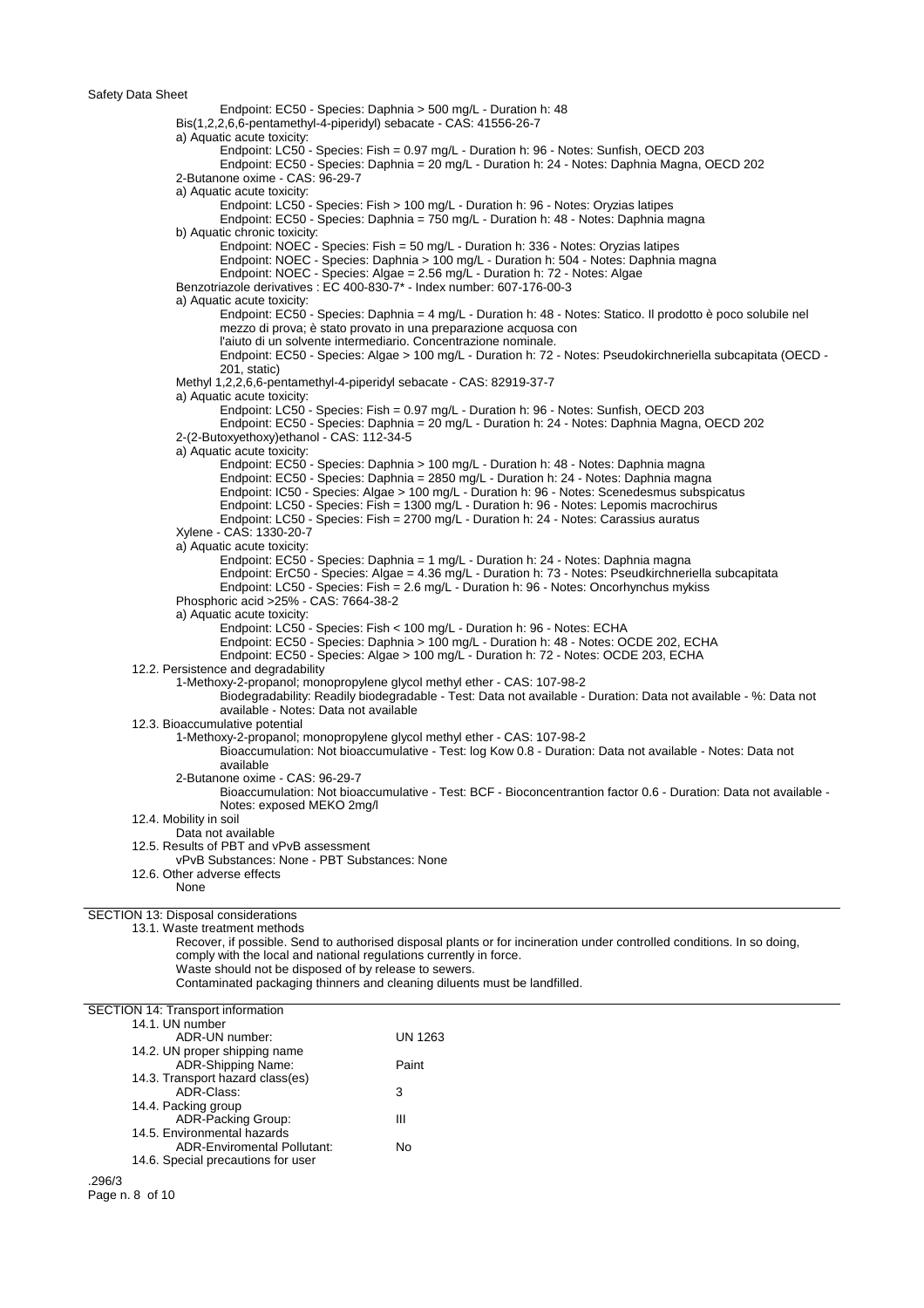ADR-Tunnel Restriction Code: D/E

14.7. Transport in bulk according to Annex II of Marpol and the IBC Code

Data not available

SECTION 15: Regulatory information

15.1. Safety, health and environmental regulations/legislation specific for the substance or mixture

DIR.2004/42/CE. Subcategory i Type BS limit COV 500 g/l. Contained in product < 500 g/l. Regulation (EU) No 528/2012 and subsequent amendments. Dir. 98/24/EC (Risks related to chemical agents at work). Directive 2000/39/CE (Occupational exposure limit values) and subsequent modifications: 2004/37/CE, 2006/15/CE and 2009/161/UE. Regulation (EC) n. 1907/2006 (REACH) Regulation (EC) n. 1272/2008 (CLP) Regulation (EC) n. 790/2009 (ATP 1 CLP) and (EU) n. 758/2013 Regulation (EU) 2015/830 Regulation (EU) n. 286/2011 (ATP 2 CLP) Regulation (EU) n. 618/2012 (ATP 3 CLP) Regulation (EU) n. 487/2013 (ATP 4 CLP) Regulation (EU) n. 944/2013 (ATP 5 CLP) Regulation (EU) n. 605/2014 (ATP 6 CLP) Restrictions related to the product or the substances contained according to Annex XVII Regulation (EC) 1907/2006 (REACH) and subsequent modifications: None Where applicable, refer to the following regulatory provisions : Directive 2003/105/CE ('Activities linked to risks of serious accidents') and subsequent amendments. Regulation (EC) nr 648/2004 (detergents). 1999/13/EC (VOC directive) Provisions related to directives 82/501/EC(Seveso), 96/82/EC(Seveso II): Data not available 15.2. Chemical safety assessment No SECTION 16: Other information Full text of phrases referred to in Section 3: H226 Flammable liquid and vapour. H304 May be fatal if swallowed and enters airways. H336 May cause drowsiness or dizziness. EUH066 Repeated exposure may cause skin dryness or cracking. H318 Causes serious eye damage. H360 May damage fertility or the unborn child if inhaled and in contact with skin. H317 May cause an allergic skin reaction. H410 Very toxic to aquatic life with long lasting effects. H351 Suspected of causing cancer. H312 Harmful in contact with skin. H411 Toxic to aquatic life with long lasting effects. H361 Suspected of damaging fertility or the unborn child if inhaled and in contact with skin. H319 Causes serious eye irritation. H373 May cause damage to organs through prolonged or repeated exposure. H315 Causes skin irritation.

H332 Harmful if inhaled.

H335 May cause respiratory irritation.

H314 Causes severe skin burns and eye damage.

H400 Very toxic to aquatic life.

H302 Harmful if swallowed.

Paragraphs modified from the previous revision:

SECTION 1: Identification of the substance/mixture and of the company/undertaking

SECTION 2: Hazards identification

SECTION 3: Composition/information on ingredients

SECTION 4: First aid measures

SECTION 5: Firefighting measures

SECTION 7: Handling and storage

SECTION 8: Exposure controls/personal protection

SECTION 9: Physical and chemical properties

SECTION 10: Stability and reactivity

SECTION 11: Toxicological information

SECTION 12:Ecological information

SECTION 13: Disposal considerations

SECTION 14: Transport information

SECTION 15: Regulatory information

This document was prepared by a competent person who has received appropriate training. Main bibliographic sources:

The ECHA database on registered substances.

ESIS- European chemical Substances Information System.

eChemPortal- the global portal to Information on Chemical Substance.

.296/3 Page n. 9 of 10